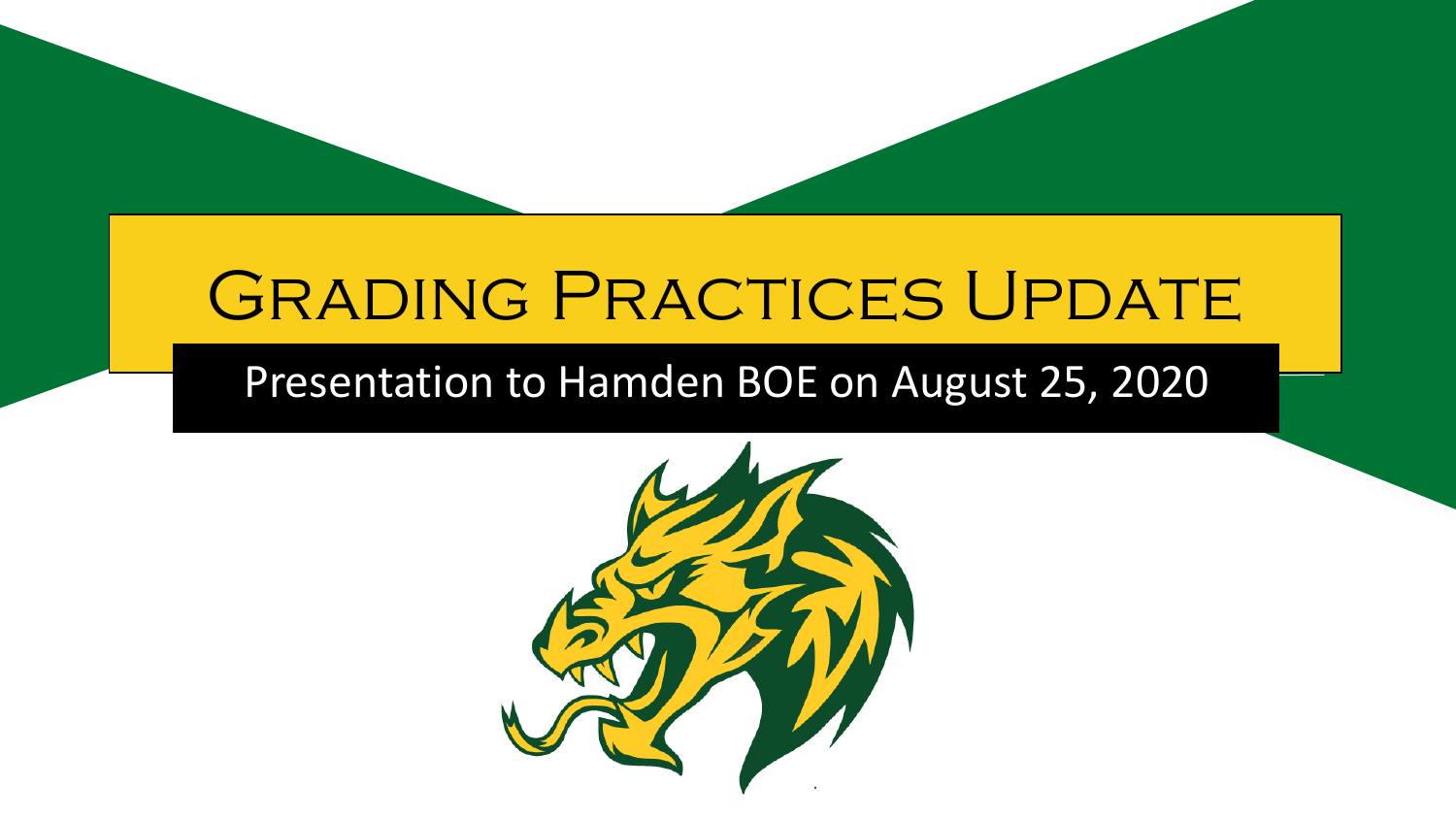# SHIFTING PRACTICES – WHY NOW?

- Alignment with Equity Goal and Professional Development
- Stakeholder Feedback
	- Student survey in July
	- Teacher surveys in June and August
	- Teaching and Learning Subcommittee (Elementary and Secondary Teachers representing various departments, Directors, Building Administrators)
	- Secondary Administrator Meetings

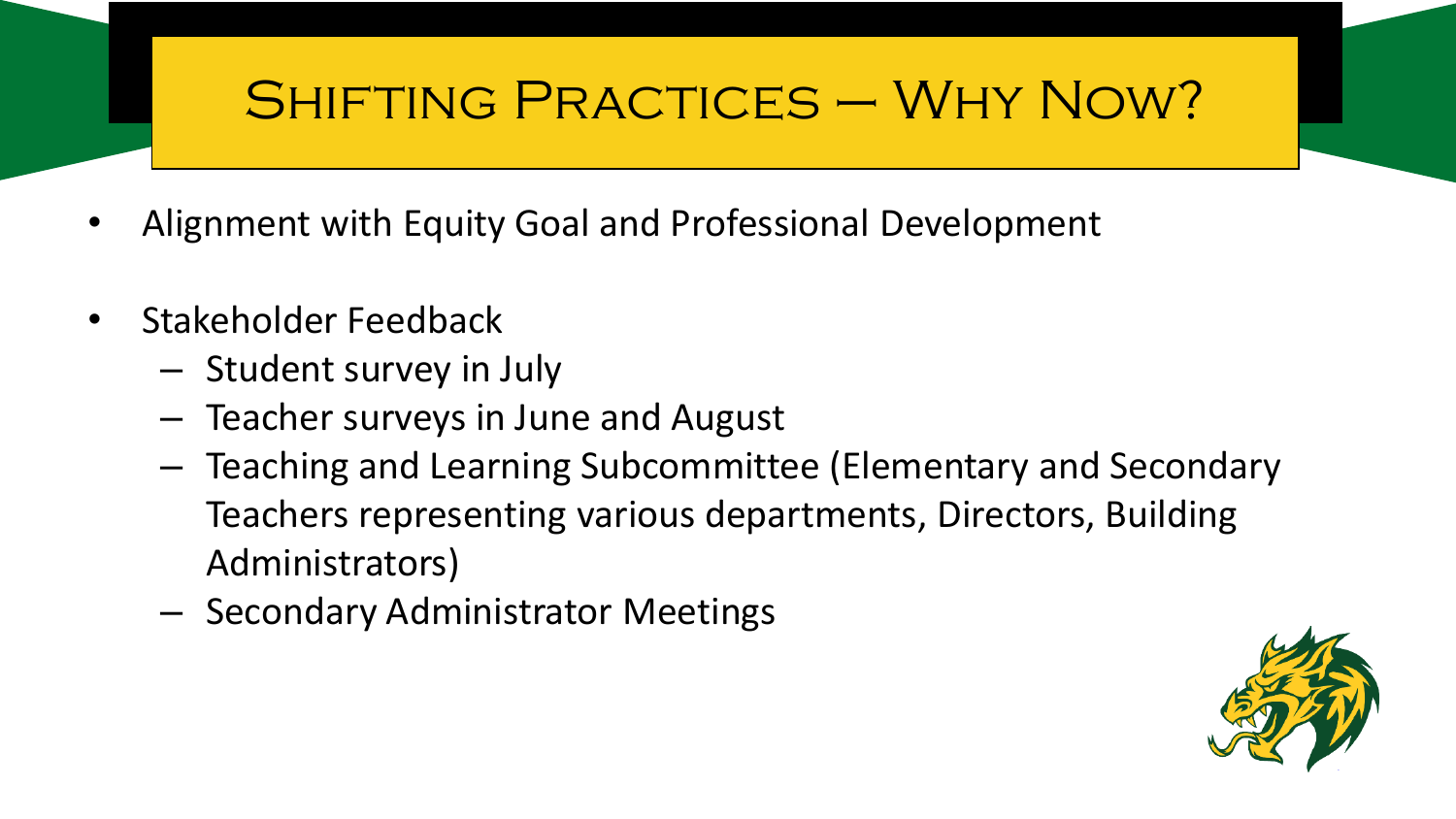# SHIFTING PRACTICES – WHY NOW?

- Student Feedback
	- Request for extended deadlines and flexibility
	- Ease in communication to parents/students about missing assignments
- Teacher Feedback
	- Better balance between maintaining high expectations for learning and flexibility in responding to student needs
	- Consistency in grading practices and expectations
	- At Elementary level, standards-based grading is effective
- Administrator Input
	- Flexibility in comment/feedback on report cards
	- Prevent student disengagement by establishing minimum numerical grade for a marking period

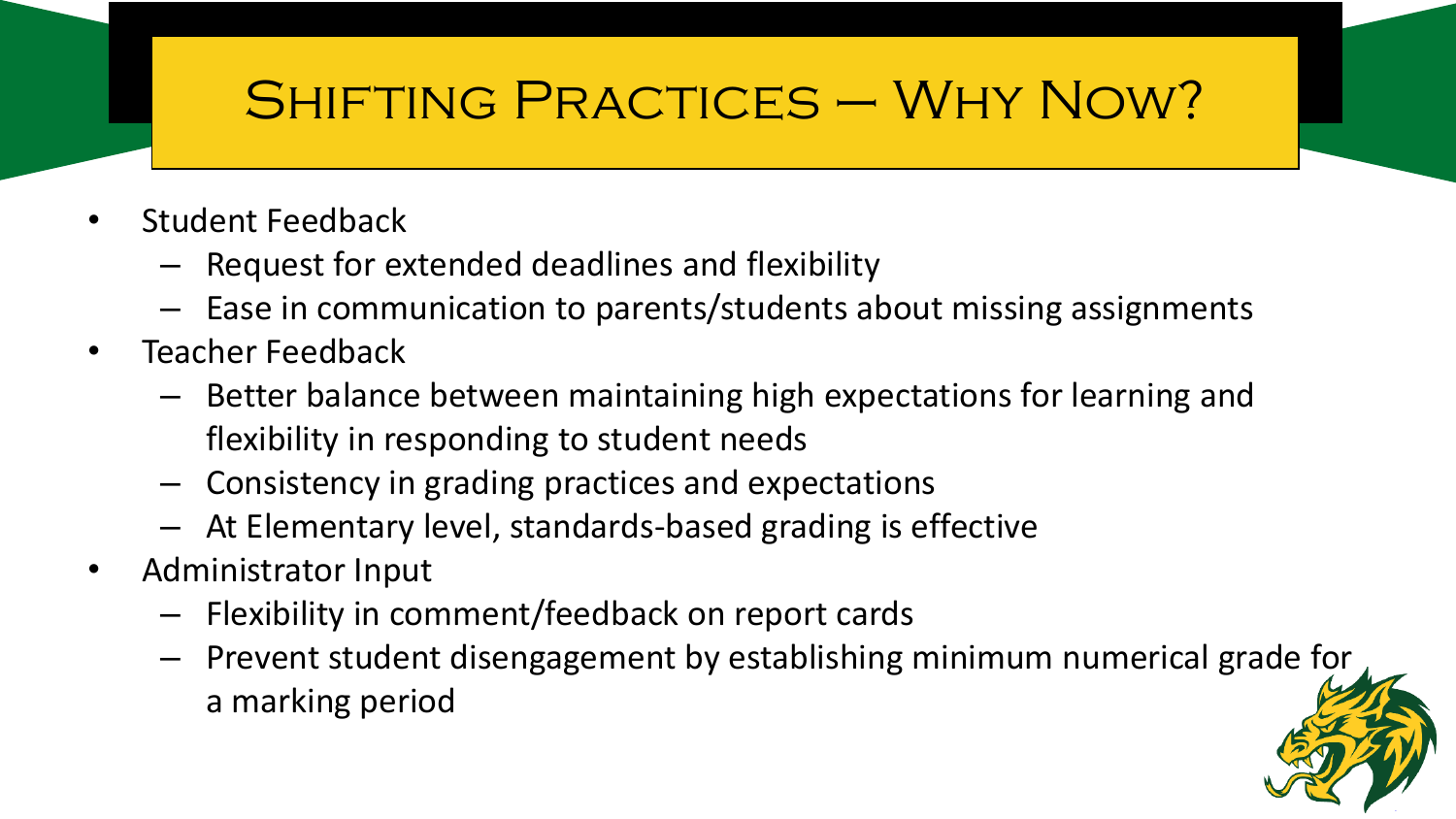# SHIFTING PRACTICES – WHY NOW?

- Teaching and Learning Subcommittee Input
	- Improve equity of grading practices
	- Consistency in grading practices and expectations
	- Prevent student disengagement by establishing minimum numerical grade for a marking period
	- Establish long-term vision with gradual shift in practices
- Equity and Grading Articles
	- ["How Teachers Are Changing Grading Practices With an Eye on Equity"](https://www.nassp.org/2018/12/01/inequity-in-grading/)  from National Association of Secondary School Principals
	- ["Inequity in Grading"](https://www.kqed.org/mindshift/52813/how-teachers-are-changing-grading-practices-with-an-eye-on-equity) from KQED

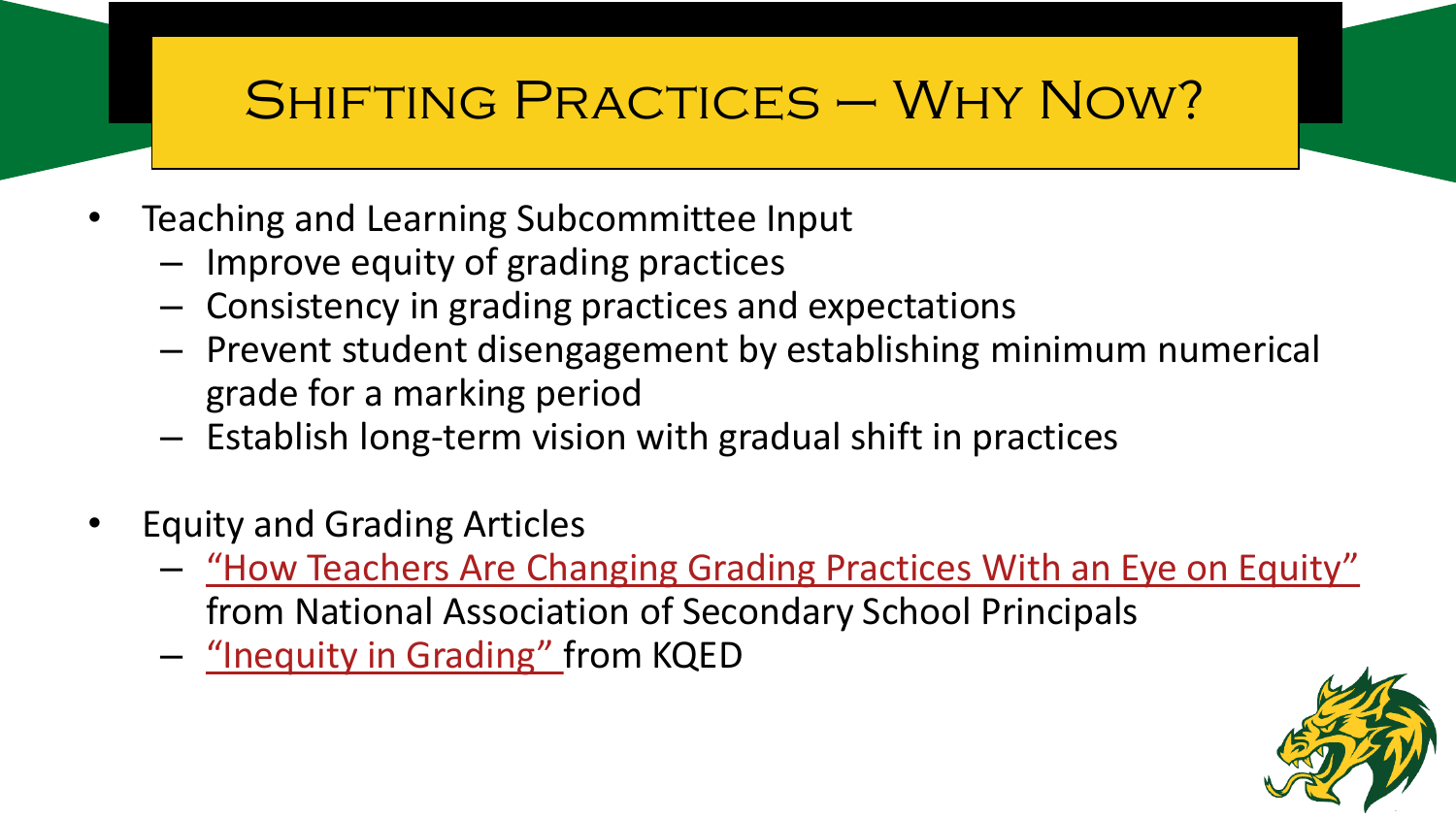#### Elementary Grading Practices

- Marking period grades will continue to be mastery-based
- Teachers will have the option of writing their own comments and/or using pre-written report card comments, including new comments appropriate for distance learning.
- Any standard that is not assessed for mastery may be given NA on the report card at the director's discretion.

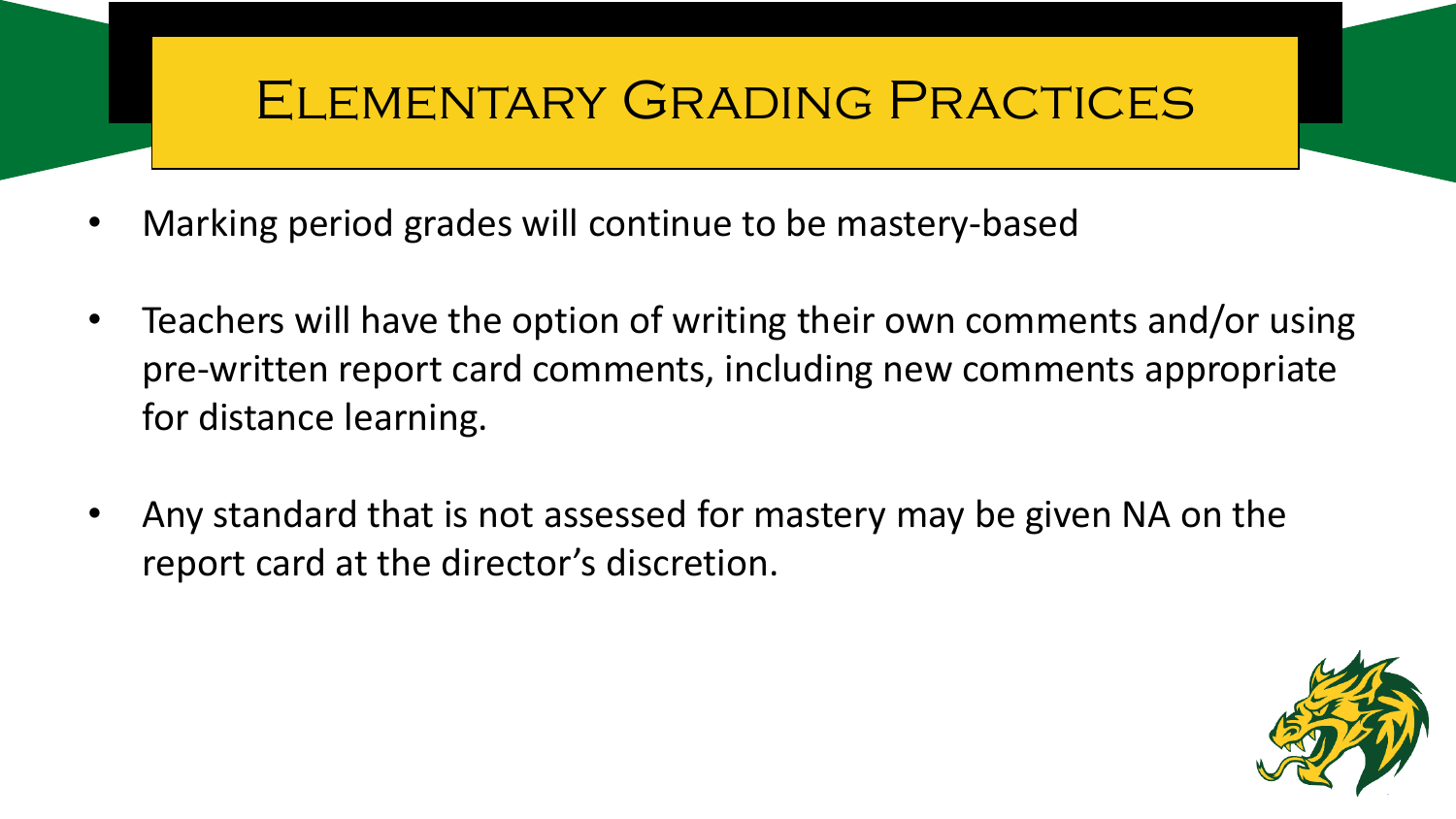#### Secondary Grading Practices

- Each department will be consistent with what comprises a marking period grade
	- Assessments may not comprise more than 75% of the grade
	- Assignments may not comprise less than 25% of the grade
	- Homework will account for 0% of the grade
		- All work given to students will be considered "assignments" given that some students are engaged in Distance Learning full time
- A marking period grade may not be less than a 50%

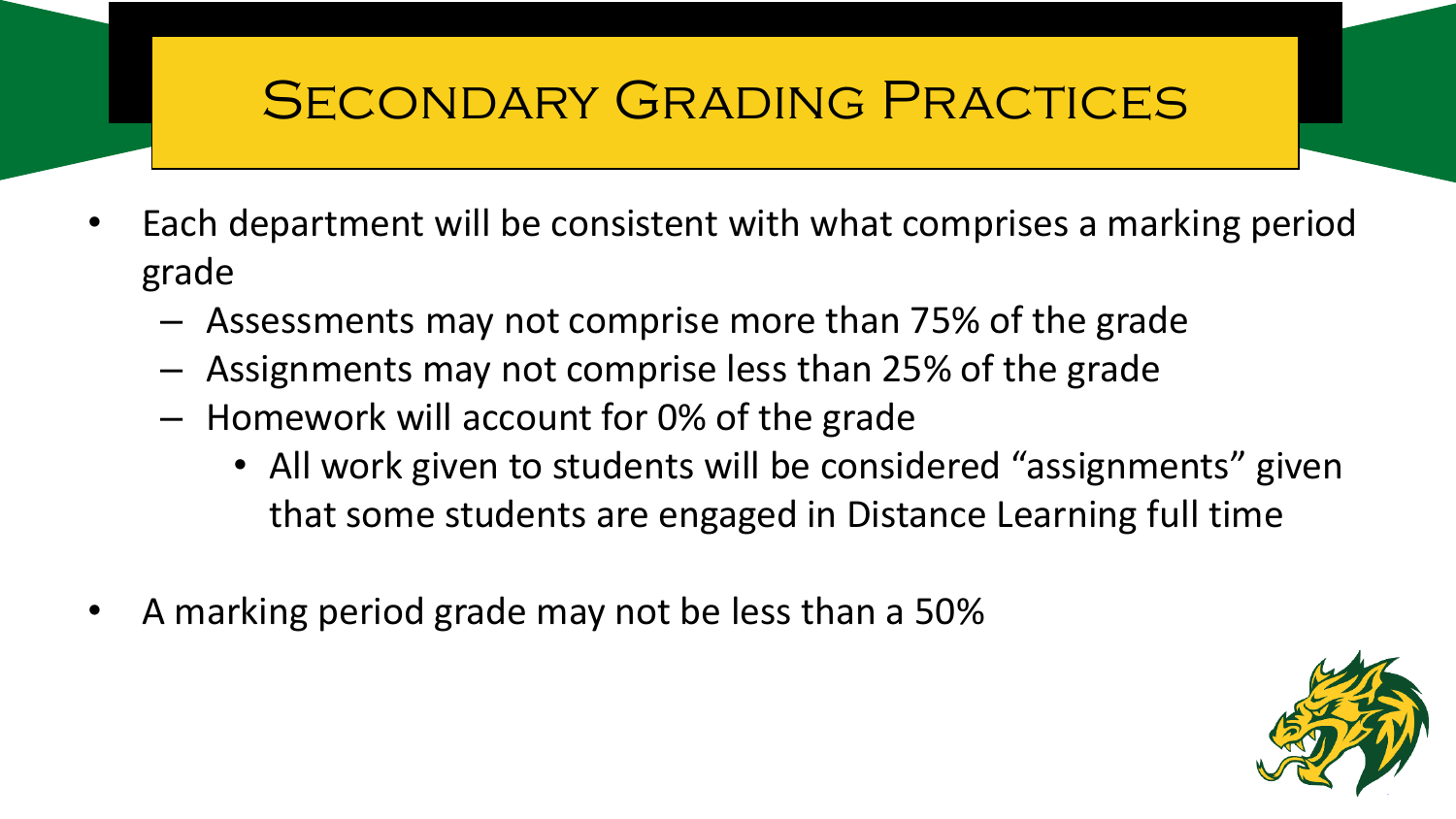#### SECONDARY GRADING PRACTICES

- Assessments:
	- Retake opportunity within one week of administration
	- Final grade is higher grade, not the average of the two
- Assignments:
	- Assignments will be graded on scale of 0-100
	- Missing assignments will be entered in PowerSchool with "M" with a value of zero
	- Missing assignments will be accepted late. Specific deadlines and grading of late work will be determined by departments